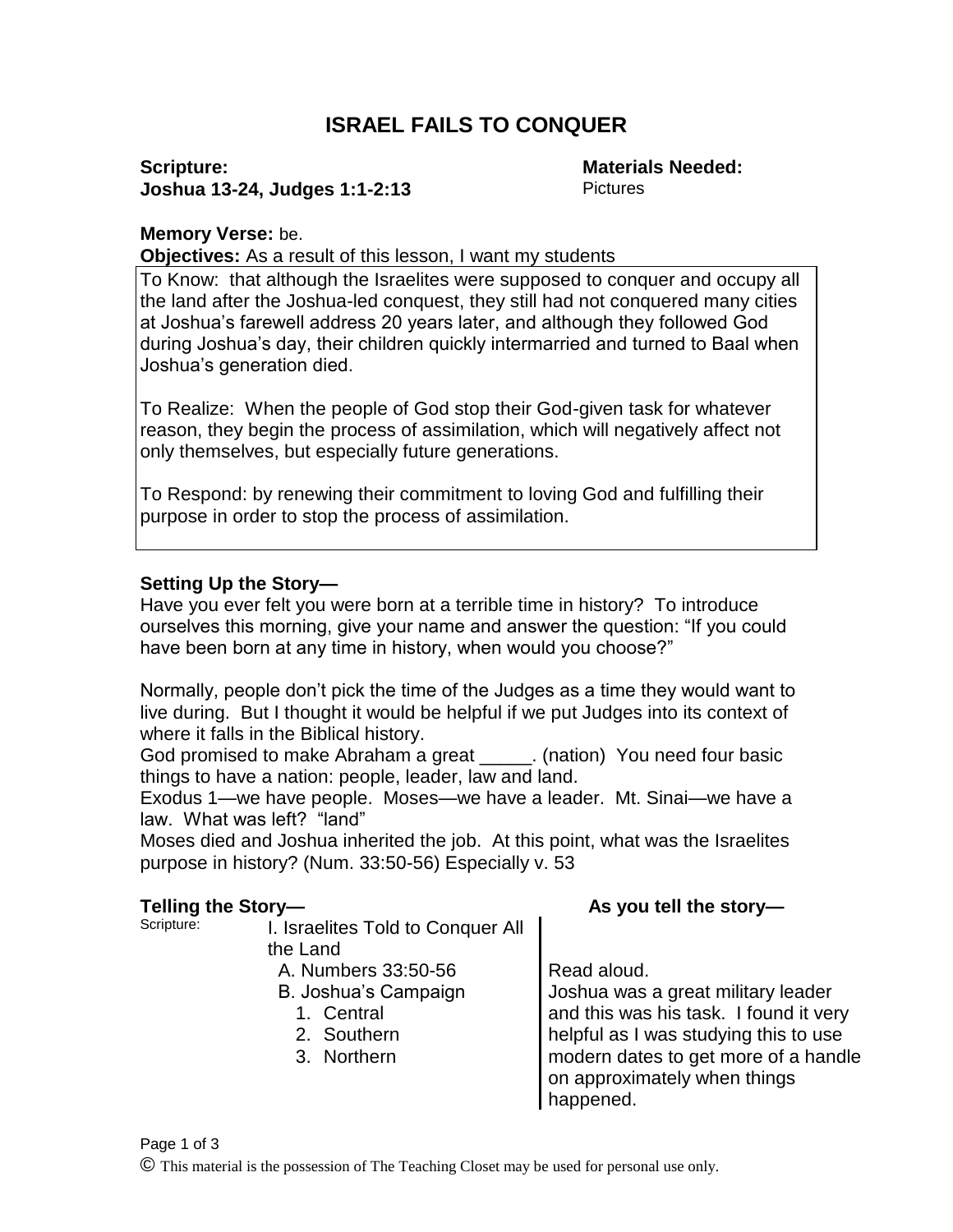|            | II. Israelites Do not Conquer or<br>Occupy all the Cities                                                                                                                                                                                                             | Assume Joshua has just given his<br>final address and has died: (fill in<br>current year) He's 110 years old.<br>What year would they have come into<br>Jericho? (34 yrs. prior)<br>Red Sea?                                                                                                                                                                                                                 |
|------------|-----------------------------------------------------------------------------------------------------------------------------------------------------------------------------------------------------------------------------------------------------------------------|--------------------------------------------------------------------------------------------------------------------------------------------------------------------------------------------------------------------------------------------------------------------------------------------------------------------------------------------------------------------------------------------------------------|
| Scripture: | A. Allot 9-1/2 tribes<br>1. Judah begins<br>2. Ephraim and Manasseh<br>begin<br>B. Joshua Rebukes 7 tribes<br>and draw lots                                                                                                                                           | Conquest finished? (22 yrs. prior)<br>Isn't this great?! Joshua secured the<br>land-no more kings joined together<br>to come against him<br>But there are still peoples to conquer.<br>Josh. 13:1, 7<br>There were 2 super-power tribes that<br>got to work.<br>Now what are they supposed to do?<br>The other seven tribes get "stuck"<br>Josh. 18:2-3-they draw lots.<br>At Joshua's farewell address, how |
|            | C. Joshua's Farewell Address<br>1. God will continue<br>2. Countries left + ones I<br>conquered                                                                                                                                                                       | have they done?<br>Josh. 23:4,5, 12-13<br>What had happened over those last<br>18-20 years? What had happened to<br>their purpose?                                                                                                                                                                                                                                                                           |
|            |                                                                                                                                                                                                                                                                       | What's interesting is that Joshua ends<br>with a challenge—make up your mind<br>whom you will serve.<br>a. gods of fathers<br>b. gods of Amorites<br>c. Yaweh<br>And they said, "C. Yaweh."<br>BUT they left the cities unconquered.                                                                                                                                                                         |
|            | <b>B.</b> Cities left in tribes                                                                                                                                                                                                                                       | Judges 1:19ff gives a list.                                                                                                                                                                                                                                                                                                                                                                                  |
|            | <u>unconquered</u><br>1. because of chariots<br>2. some repossessed by<br>Canaanites: they waited<br>too long<br>3. Israel had 'inferior' way<br>of doing things<br>a. crops dependent<br>on rain not like<br>Egypt<br>b. building<br>techniques made<br>hill country | These cities are along flat areas.<br>What was hard about conquering flat<br>areas?<br>Josh. 17:14-18                                                                                                                                                                                                                                                                                                        |